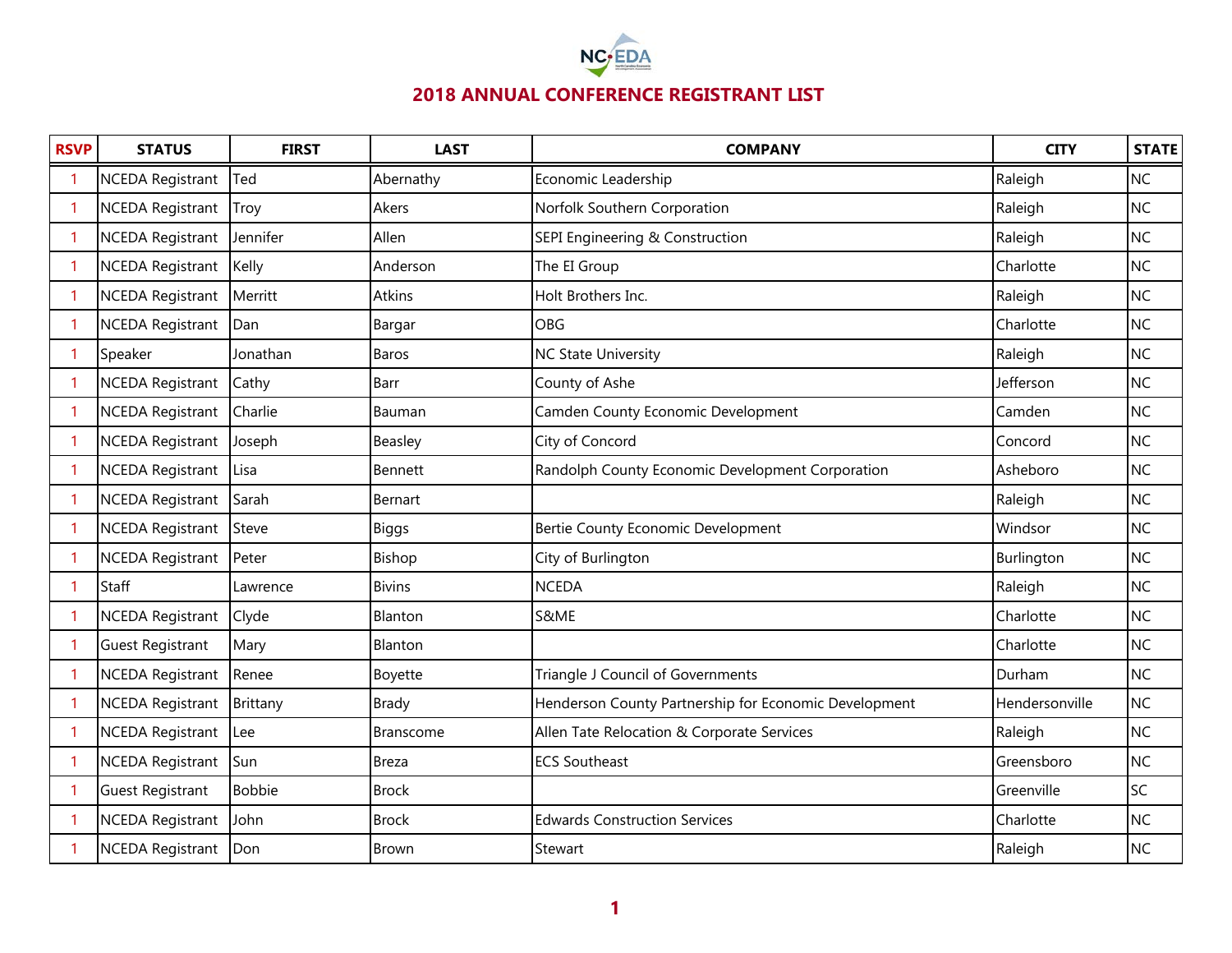

| <b>RSVP</b> | <b>STATUS</b>           | <b>FIRST</b> | <b>LAST</b>      | <b>COMPANY</b>                                     | <b>CITY</b>        | <b>STATE</b> |
|-------------|-------------------------|--------------|------------------|----------------------------------------------------|--------------------|--------------|
| -1          | <b>NCEDA Registrant</b> | Stephen      | <b>Brown</b>     | The EI Group                                       | Charlotte          | <b>NC</b>    |
| -1          | Child Registrant        | August       | Brumfield        |                                                    | Lincolnton         | <b>NC</b>    |
| -1          | <b>NCEDA Registrant</b> | Cliff        | Brumfield        | Lincoln Economic Development Association           | Lincolnton         | <b>NC</b>    |
| 1           | <b>NCEDA Registrant</b> | Rachel       | Brumfield        | Allen Tate Relocation & Corporate Services         | Charlotte          | <b>NC</b>    |
| -1          | <b>NCEDA Registrant</b> | Margie       | Bukowski         | WeaverCooke-Kirkland                               | Asheville          | <b>NC</b>    |
| -1          | <b>NCEDA Registrant</b> | Lorie        | <b>Burns</b>     | Brunswick Business & Industry Development          | <b>Bolivia</b>     | <b>NC</b>    |
| -1          | <b>NCEDA Registrant</b> | Adam         | Caldwell         | Office of US Senator Thom Tillis                   | Raleigh            | <b>NC</b>    |
|             | <b>NCEDA Registrant</b> | Jason        | Cannon           | Wake Forest Business & Industry Partnership        | <b>Wake Forest</b> | <b>NC</b>    |
| -1          | <b>NCEDA Registrant</b> | Adam         | Cardin           | Samet Corporation                                  | Greensboro         | <b>NC</b>    |
|             | <b>NCEDA Registrant</b> | Robby        | Carney           | Cabarrus Economic Development                      | Kannapolis         | <b>NC</b>    |
|             | <b>NCEDA Registrant</b> | <b>Bo</b>    | Carson           | Franklin County Economic Development Commission    | Youngsville        | <b>NC</b>    |
|             | <b>NCEDA Registrant</b> | Tyler        | Chaffee          | <b>Winston-Salem Business</b>                      | Winston-Salem      | <b>NC</b>    |
|             | <b>NCEDA Registrant</b> | <b>Brent</b> | Christensen      | Greensboro Chamber of Commerce                     | Greensboro         | <b>NC</b>    |
|             | Speaker                 | Chris        | Chung            | Economic Development Partnership of North Carolina | Cary               | <b>NC</b>    |
|             | <b>NCEDA Registrant</b> | John         | Clagett          | Bobbitt Design Build                               | Raleigh            | <b>NC</b>    |
|             | <b>Guest Registrant</b> | <b>Bryan</b> | Clemmons         |                                                    | Greensboro         | <b>NC</b>    |
|             | <b>NCEDA Registrant</b> | Bryan        | Clemmons         | <b>Trisect Commercial</b>                          | Greensboro         | <b>NC</b>    |
|             | <b>NCEDA Registrant</b> | Carol        | Clemmons         | Allen Tate Relocation & Corporate Services         | Greensboro         | <b>NC</b>    |
|             | <b>NCEDA Registrant</b> | Gary         | Cline            | Cline Design Associates                            | Raleigh            | NC           |
|             | Speaker                 | Karen        | Collette         | NC Department of Transportation                    | Wilmington         | <b>NC</b>    |
| -1          | <b>NCEDA Registrant</b> | Amanda       | Conner           | North Carolina Global TransPark                    | Kinston            | <b>NC</b>    |
|             | <b>NCEDA Registrant</b> | Pat          | Corso            | Moore County Partners in Progress                  | Pinehurst          | <b>NC</b>    |
|             | Speaker                 | Evan         | Covington Chavez | Rocky Mount Mills                                  | Rocky Mount        | <b>NC</b>    |
|             | <b>NCEDA Registrant</b> | Kerrin       | Cox              | Apex Economic Development                          | Apex               | <b>NC</b>    |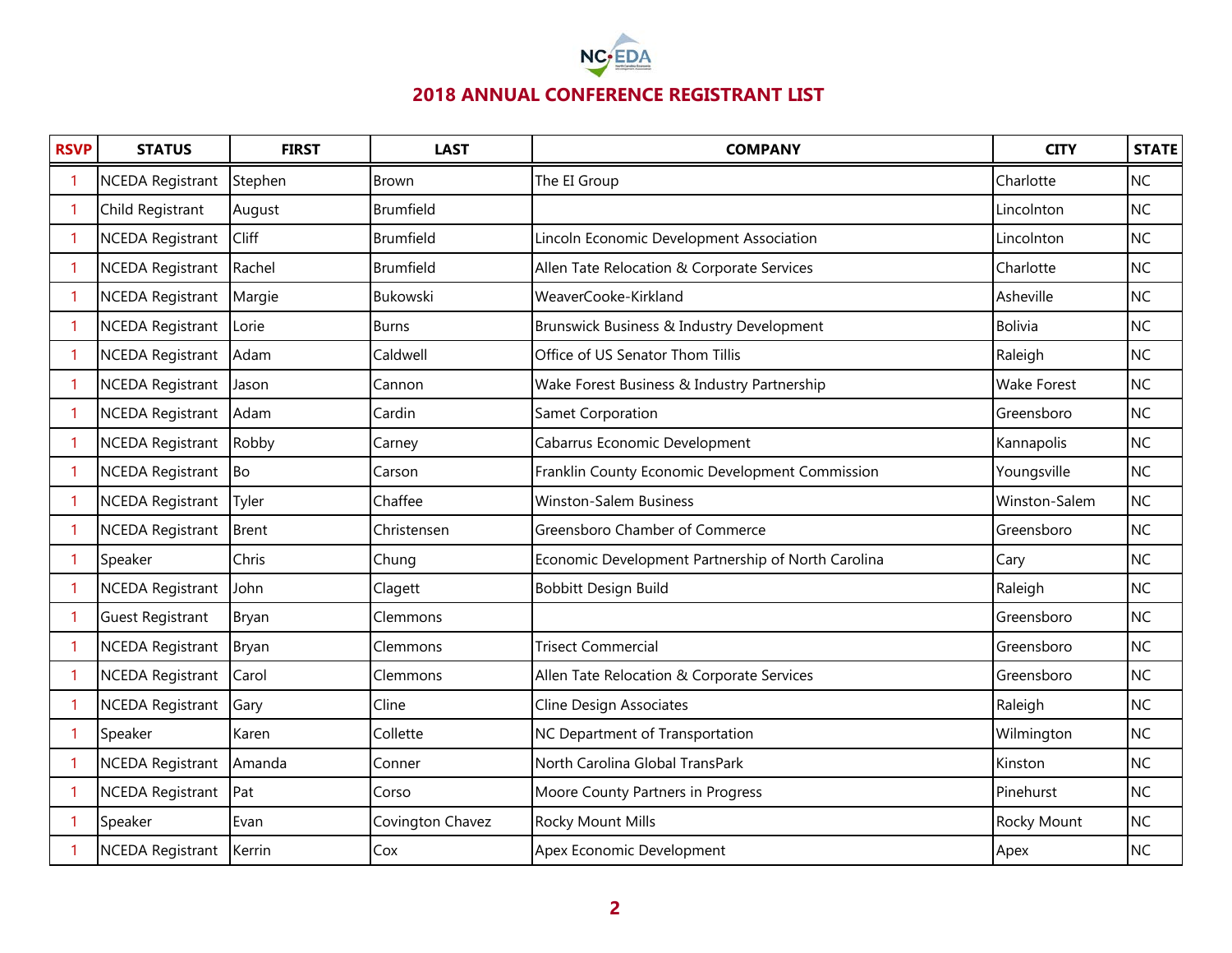

| <b>RSVP</b> | <b>STATUS</b>           | <b>FIRST</b> | <b>LAST</b>   | <b>COMPANY</b>                                         | <b>CITY</b>           | <b>STATE</b> |
|-------------|-------------------------|--------------|---------------|--------------------------------------------------------|-----------------------|--------------|
|             | Speaker                 | Paul         | Cozza         | <b>NC Ports</b>                                        | Wilmington            | <b>NC</b>    |
|             | <b>NCEDA Registrant</b> | Liz          | Crabill       | NC Department of Commerce                              | Raleigh               | <b>NC</b>    |
| 1           | <b>NCEDA Registrant</b> | Dana         | Crater        | <b>IEDC</b>                                            | Washington            | <b>DC</b>    |
| 1           | <b>NCEDA Registrant</b> | Brenda       | Daniels       | ElectriCities of NC                                    | Raleigh               | <b>NC</b>    |
| 1           | <b>NCEDA Registrant</b> | Scott        | Daugherty     | Small Business & Technology Development Center (SBTDC) | Raleigh               | <b>NC</b>    |
| 1           | <b>NCEDA Registrant</b> | Pres         | Davenport     | Eckel & Vaughan                                        | Wilmington            | <b>NC</b>    |
| 1           | <b>NCEDA Registrant</b> | Marvin       | Davis         | The Wooten Company                                     | <b>Black Mountain</b> | <b>NC</b>    |
|             | <b>NCEDA Registrant</b> | Tracy        | Dellinger     | Economic Development Partnership of North Carolina     | Greensboro            | <b>NC</b>    |
| 1           | <b>Guest Registrant</b> | <b>Beth</b>  | Denny         |                                                        | Raleigh               | <b>NC</b>    |
|             | <b>NCEDA Registrant</b> | Jeff         | Denny         | Liaison Design Group                                   | Raleigh               | <b>NC</b>    |
|             | <b>NCEDA Registrant</b> | David        | DeYoung       | Town of Clayton                                        | Clayton               | <b>NC</b>    |
|             | <b>NCEDA Registrant</b> | Charlie      | <b>Dick</b>   | <b>Environmental Air Systems</b>                       | Greensboro            | <b>NC</b>    |
|             | Guest Registrant        | Diane        | <b>Dick</b>   |                                                        | Greensboro            | <b>NC</b>    |
|             | <b>NCEDA Registrant</b> | Birgit       | Dilgert       | Rutherford County Economic Development                 | <b>Forest City</b>    | <b>NC</b>    |
|             | Speaker                 | Danny        | Ding          | North Carolina China Office                            | Bejing                | China        |
|             | Staff                   | Liz          | Dobbins-Smith | <b>NCEDA</b>                                           | Raleigh               | <b>NC</b>    |
|             | <b>NCEDA Registrant</b> | Don          | Donadio       | Womble Bond Dickinson                                  | Raleigh               | <b>NC</b>    |
|             | <b>NCEDA Registrant</b> | Mark         | Donham        | City of Albemarle                                      | Albemarle             | <b>NC</b>    |
|             | <b>Guest Registrant</b> | Paula        | Donham        |                                                        | Albemarle             | <b>NC</b>    |
|             | Speaker                 | Scott        | Dorney        | North Carolina Military Business Center                | Fayetteville          | <b>NC</b>    |
|             | <b>NCEDA Registrant</b> | Steven       | Dorough       | <b>First Community Development</b>                     | Peachtree Corners     | GA           |
|             | <b>NCEDA Registrant</b> | <b>Nick</b>  | Dula          | Harnett County Economic Development                    | Lillington            | <b>NC</b>    |
|             | <b>NCEDA Registrant</b> | Josh         | Dunbar        | The EI Group                                           | Morrisville           | <b>NC</b>    |
|             | <b>NCEDA Registrant</b> | Richie       | Duncan        | Franklin County Economic Development Commission        | Youngsville           | <b>NC</b>    |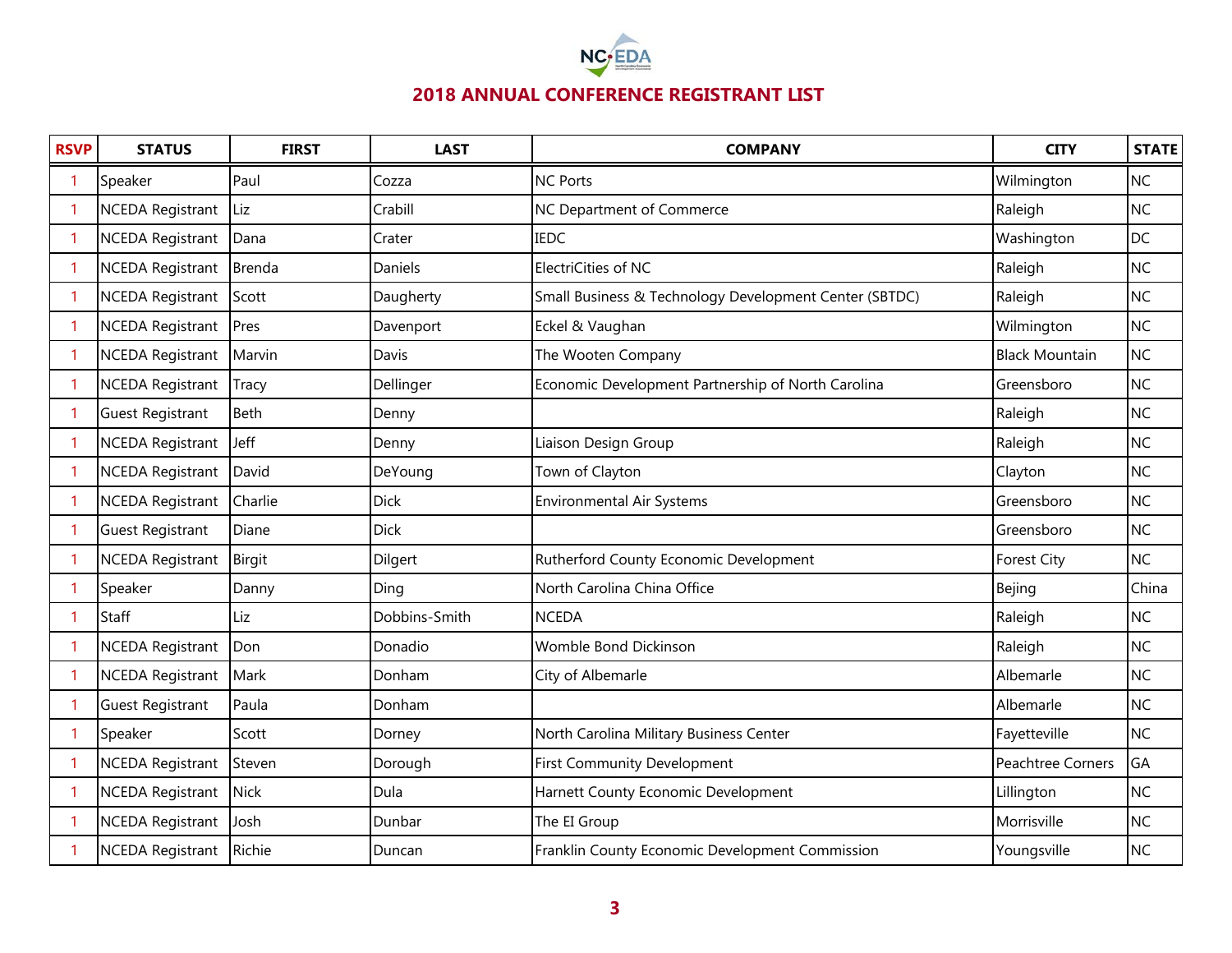

| <b>RSVP</b> | <b>STATUS</b>            | <b>FIRST</b> | <b>LAST</b> | <b>COMPANY</b>                                     | <b>CITY</b>    | <b>STATE</b> |
|-------------|--------------------------|--------------|-------------|----------------------------------------------------|----------------|--------------|
|             | <b>NCEDA Registrant</b>  | Bill         | Early       | Brunswick Business & Industry Development          | <b>Bolivia</b> | <b>NC</b>    |
| 1           | <b>NCEDA Registrant</b>  | Larry        | Eberhart    | <b>Evans General Contractors</b>                   | Greenville     | SC           |
| 1           | NCEDA Registrant Albert  |              | Eckel       | Eckel & Vaughan                                    | Raleigh        | <b>NC</b>    |
| 1           | NCEDA Registrant Melvin  |              | Edison      | Dominion Energy                                    | Midlothian     | VA           |
| 1           | NCEDA Registrant         | Mark         | Edmonds     | NC Department of Commerce                          | Raleigh        | <b>NC</b>    |
| 1           | <b>NCEDA Registrant</b>  | Alana        | Edwards     | NC Department of Commerce                          | Raleigh        | <b>NC</b>    |
| 1           | <b>NCEDA Registrant</b>  | Dave         | Efird       | NC Department of Commerce                          | Raleigh        | <b>NC</b>    |
| 1           | <b>NCEDA Registrant</b>  | Valoree      | Eikinas     | CALYX Engineers + Consultants                      | Cary           | <b>NC</b>    |
| 1           | <b>NCEDA Registrant</b>  | Natalie      | English     | Wilmington Chamber of Commerce                     | Wilmington     | <b>NC</b>    |
| 1           | <b>NCEDA Registrant</b>  | Erin         | Farris      | S&ME                                               | Greenville     | SC           |
| 1           | <b>NCEDA Registrant</b>  | Jacob        | Felts       | Integra Engineering                                | Charlotte      | <b>NC</b>    |
| 1           | <b>NCEDA Registrant</b>  | Michelle     | Fish        | Integra Engineering                                | Charlotte      | <b>NC</b>    |
|             | <b>NCEDA Registrant</b>  | Kellie       | Ford        | S&ME                                               | Raleigh        | <b>NC</b>    |
|             | Child Registrant         | Hannah       | Foust       |                                                    | Randleman      | <b>NC</b>    |
|             | <b>NCEDA Registrant</b>  | Bryan        | Fox         | Greater Durham Chamber of Commerce                 | Durham         | <b>NC</b>    |
|             | Child Registrant         | <b>JR</b>    | Fox         |                                                    | Durham         | <b>NC</b>    |
|             | <b>NCEDA Registrant</b>  | Kevin        | Franklin    | Randolph County Economic Development Corporation   | Asheboro       | <b>NC</b>    |
|             | <b>NCEDA Registrant</b>  | Kurt         | Frenzel     | <b>ECC Technologies</b>                            | Raleigh        | <b>NC</b>    |
|             | <b>NCEDA Registrant</b>  | Beth         | Gargan      | NC Department of Commerce                          | Raleigh        | <b>NC</b>    |
|             | <b>Guest Registrant</b>  | Gail         | Garner      |                                                    | Greenville     | <b>NC</b>    |
|             | <b>NCEDA Registrant</b>  | Mark         | Garner      | Rivers & Associates Inc.                           | Greenville     | <b>NC</b>    |
|             | <b>NCEDA Registrant</b>  | John         | Geib        | Duke Energy                                        | Oak Ridge      | <b>NC</b>    |
|             | <b>NCEDA Registrant</b>  | Mike         | Geouge      | Sanford Holshouser Economic Development Consulting | Raleigh        | <b>NC</b>    |
|             | NCEDA Registrant Crystal |              | Gettys      | Sanford Holshouser Economic Development Consulting | Goldsboro      | <b>NC</b>    |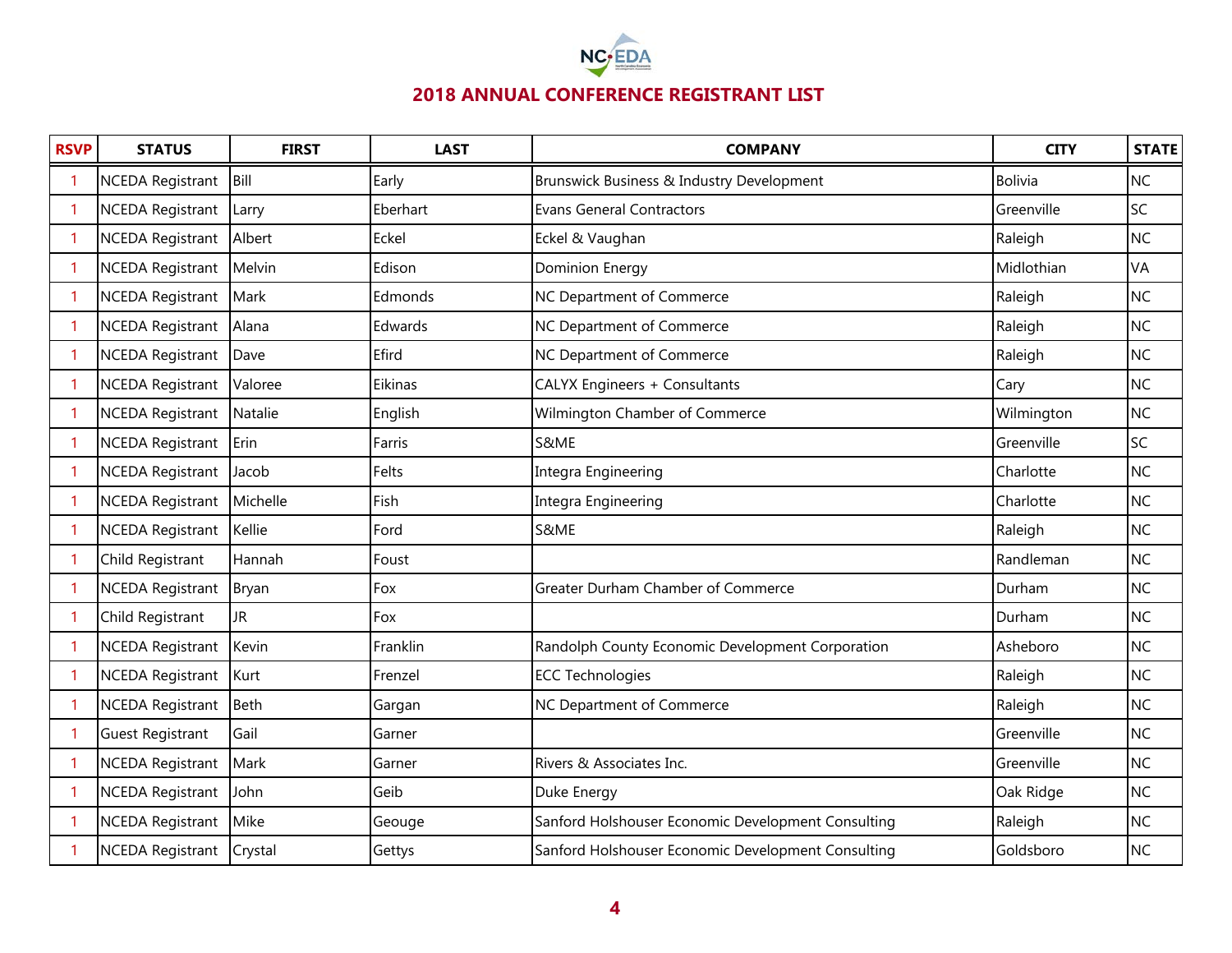

| <b>RSVP</b> | <b>STATUS</b>           | <b>FIRST</b> | <b>LAST</b>  | <b>COMPANY</b>                                       | <b>CITY</b>          | <b>STATE</b> |
|-------------|-------------------------|--------------|--------------|------------------------------------------------------|----------------------|--------------|
|             | <b>NCEDA Registrant</b> | Danny        | Giddens      | NC Department of Commerce                            | Raleigh              | <b>NC</b>    |
| -1          | <b>NCEDA Registrant</b> | Nate         | Gilbert      | <b>Dominion Energy</b>                               | Glen Allen           | VA           |
| -1          | <b>NCEDA Registrant</b> | Jack         | Goodrich     | LeChase Construction                                 | Durham               | <b>NC</b>    |
| -1          | <b>NCEDA Registrant</b> | Craig        | Goodson      | Davidson County Economic Development Commission      | Lexington            | <b>NC</b>    |
| -1          | <b>Guest Registrant</b> | Melanie      | Goodson      |                                                      | Lexington            | <b>NC</b>    |
| -1          | <b>NCEDA Registrant</b> | Malissa      | Gordon       | Gaston County Economic Development Commission        | Belmont              | <b>NC</b>    |
| -1          | <b>Guest Registrant</b> | Lisa         | Goswick      |                                                      | Louisburg            | <b>NC</b>    |
|             | <b>NCEDA Registrant</b> | Ronnie       | Goswick      | Carolina Sunrock                                     | Raleigh              | <b>NC</b>    |
|             | <b>NCEDA Registrant</b> | Jessica      | Graber       | McKim & Creed                                        | Raleigh              | <b>NC</b>    |
|             | <b>NCEDA Registrant</b> | <b>Beth</b>  | Green        | Omega Construction                                   | <b>Winston Salem</b> | <b>NC</b>    |
|             | <b>NCEDA Registrant</b> | <b>Blake</b> | Hall         | <b>Timmons Group</b>                                 | Raleigh              | <b>NC</b>    |
|             | <b>Guest Registrant</b> | Kim          | Hall         |                                                      | Raleigh              | <b>NC</b>    |
|             | <b>NCEDA Registrant</b> | Jenni        | Harris       | NC Department of Commerce                            | Raleigh              | <b>NC</b>    |
|             | <b>NCEDA Registrant</b> | Joanna       | Helms        | Apex Economic Development                            | Apex                 | <b>NC</b>    |
|             | <b>NCEDA Registrant</b> | Donny        | <b>Hicks</b> | <b>Gaston County Economic Development Commission</b> | Gastonia             | <b>NC</b>    |
|             | <b>Guest Registrant</b> | Joyce        | Hill         |                                                      | <b>High Point</b>    | <b>NC</b>    |
|             | <b>NCEDA Registrant</b> | Loren        | Hill         | High Point Economic Development Corporation          | <b>High Point</b>    | <b>NC</b>    |
|             | <b>NCEDA Registrant</b> | Conley       | Hilliard     | Dewberry                                             | Raleigh              | <b>NC</b>    |
|             | <b>NCEDA Registrant</b> | Joe          | Hines        | <b>Timmons Group</b>                                 | Richmond             | VA           |
|             | <b>NCEDA Registrant</b> | George       | Hining       | <b>MHAworks</b>                                      | Durham               | <b>NC</b>    |
|             | <b>NCEDA Registrant</b> | Hope         | Hopkins      | Burke Development Inc.                               | Morganton            | <b>NC</b>    |
|             | <b>Guest Registrant</b> | David        | Howard       | NC Department of Transportation                      | Raleigh              | <b>NC</b>    |
|             | <b>NCEDA Registrant</b> | Korey        | Howard       | Economic Development Partnership of North Carolina   | Cary                 | <b>NC</b>    |
|             | <b>NCEDA Registrant</b> | Mike         | Hubbard      | Economic Development Partnership of North Carolina   | Cary                 | <b>NC</b>    |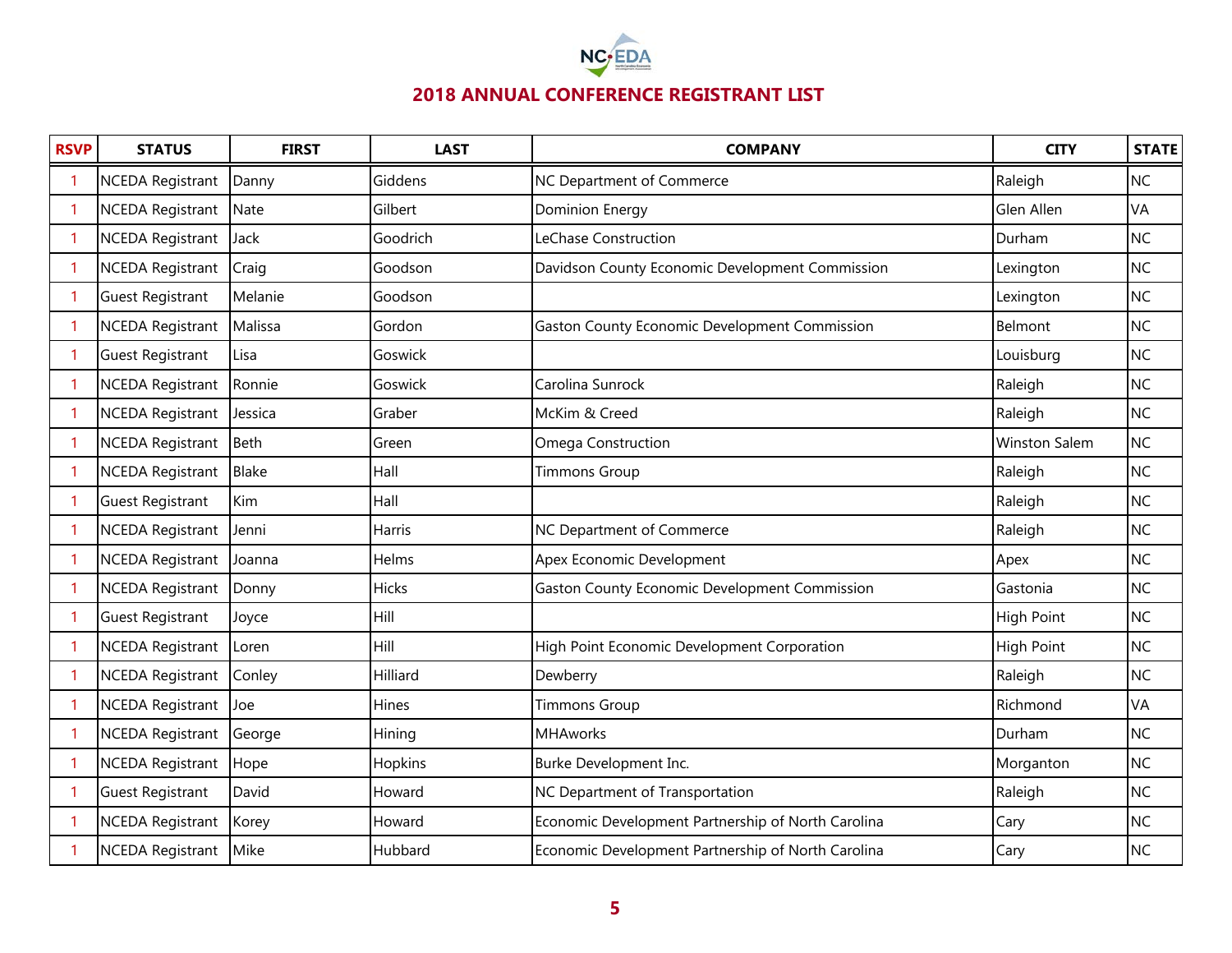

| <b>RSVP</b> | <b>STATUS</b>           | <b>FIRST</b> | <b>LAST</b> | <b>COMPANY</b>                                     | <b>CITY</b>          | <b>STATE</b> |
|-------------|-------------------------|--------------|-------------|----------------------------------------------------|----------------------|--------------|
|             | <b>NCEDA Registrant</b> | <b>Brad</b>  | Hufford     | Pitt County Development Commission                 | Greenville           | <b>NC</b>    |
| 1           | <b>NCEDA Registrant</b> | John         | Hunter      | Womble Bond Dickinson                              | Charlotte            | <b>NC</b>    |
| -1          | <b>Guest Registrant</b> | Meredith     | Hunter      |                                                    | Charlotte            | <b>NC</b>    |
| 1           | <b>NCEDA Registrant</b> | David        | Icenhour    | Alexander County Economic Development Corporation  | Taylorsville         | <b>NC</b>    |
| -1          | <b>NCEDA Registrant</b> | Tim          | Ivey        | Economic Development Partnership of North Carolina | Merry Hill           | <b>NC</b>    |
| 1           | <b>NCEDA Registrant</b> | Michael      | Jarman      | Lenoir County                                      | Kinston              | <b>NC</b>    |
| -1          | <b>NCEDA Registrant</b> | English      | Jeffrey     | W.M. Jordan Company                                | Wilmington           | <b>NC</b>    |
|             | <b>Guest Registrant</b> | Robin        | Jenkins     |                                                    | Franklin             | <b>NC</b>    |
| -1          | <b>NCEDA Registrant</b> | Tommy        | Jenkins     | Macon County Economic Development Commission       | Franklin             | <b>NC</b>    |
|             | Speaker                 | Chris        | Johnson     | Johnston County Economic Development               | Smithfield           | <b>NC</b>    |
|             | <b>NCEDA Registrant</b> | Frances      | Johnson     | <b>NOVA Enginerring</b>                            | Charlotte            | <b>NC</b>    |
|             | <b>Guest Registrant</b> | Leigh        | Johnson     |                                                    | Wilmington           | <b>NC</b>    |
|             | <b>Guest Registrant</b> | Linda        | Johnson     |                                                    | <b>Forest City</b>   | <b>NC</b>    |
|             | <b>NCEDA Registrant</b> | Martyn       | Johnson     | <b>Beaufort County Economic Development</b>        | Washington           | <b>NC</b>    |
|             | <b>NCEDA Registrant</b> | Randall      | Johnson     | NC Biotechnology Center                            | Wilmington           | <b>NC</b>    |
|             | <b>NCEDA Registrant</b> | Tom          | Johnson     | Rutherford County Economic Development             | Forest City          | <b>NC</b>    |
|             | Child Registrant        | Wallace      | Johnson     |                                                    | Wilmington           | <b>NC</b>    |
|             | <b>NCEDA Registrant</b> | Anna         | Johnston    | Holly Springs Economic Development                 | <b>Holly Springs</b> | <b>NC</b>    |
|             | <b>NCEDA Registrant</b> | John         | Johnston    | Wake County Economic Development                   | Raleigh              | <b>NC</b>    |
|             | <b>NCEDA Registrant</b> | Nancy        | Johnston    | NC Biotechnology Center                            | Winston-Salem        | <b>NC</b>    |
|             | <b>NCEDA Registrant</b> | Channing     | Jones       | Robeson County Economic Development                | Lumberton            | <b>NC</b>    |
|             | <b>Guest Registrant</b> | Emily        | Jones       |                                                    | Lumberton            | <b>NC</b>    |
|             | <b>NCEDA Registrant</b> | Hannah       | Jones       | <b>NCEast Alliance</b>                             | Edenton              | <b>NC</b>    |
|             | <b>NCEDA Registrant</b> | Livian       | Jones       | <b>Streamline Development</b>                      | Wrightsville Beach   |              |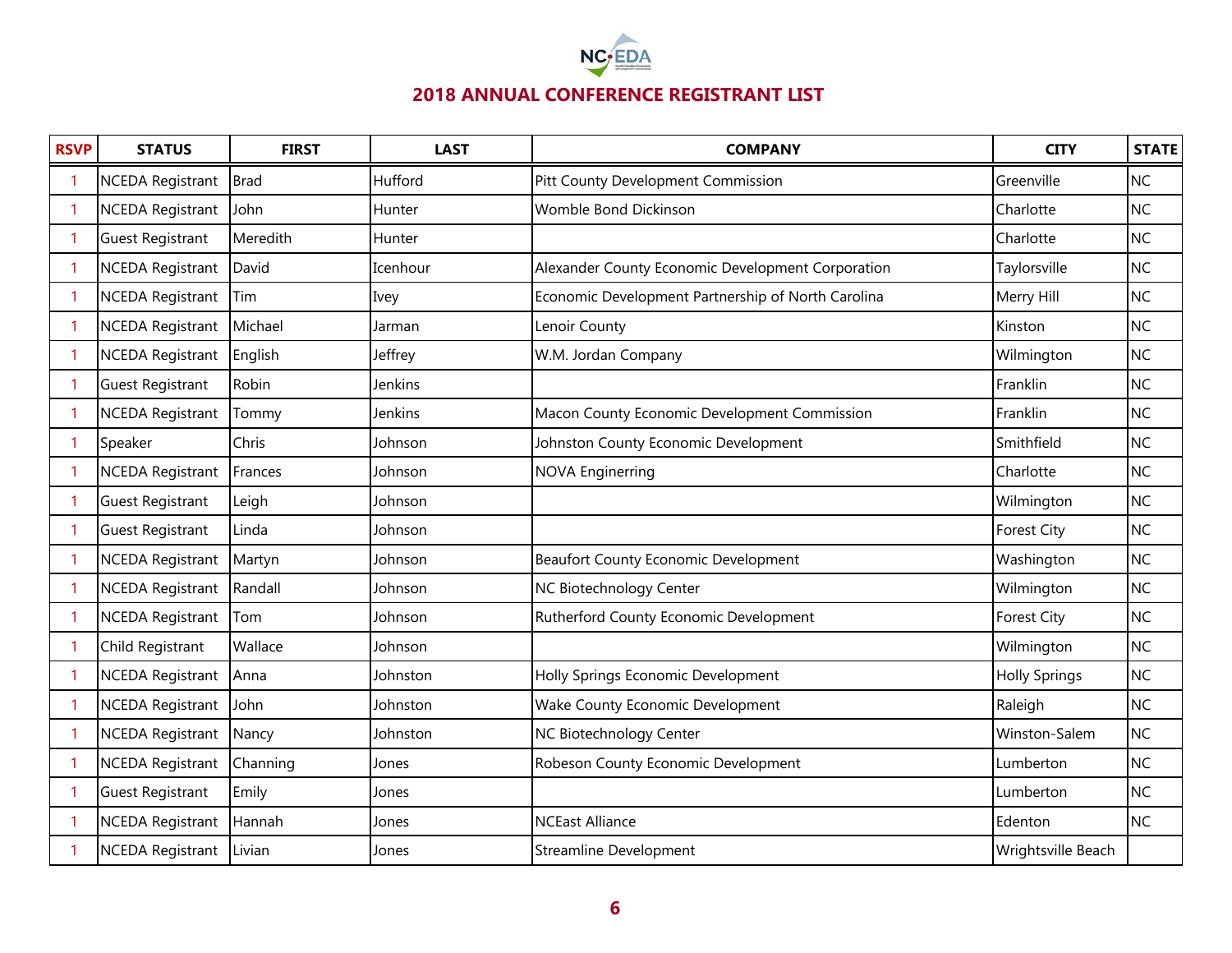

| <b>RSVP</b> | <b>STATUS</b>           | <b>FIRST</b> | <b>LAST</b> | <b>COMPANY</b>                                     | <b>CITY</b>    | <b>STATE</b> |
|-------------|-------------------------|--------------|-------------|----------------------------------------------------|----------------|--------------|
|             | <b>NCEDA Registrant</b> | Oppie        | Jordan      | Carolinas Gateway Partnership                      | Rocky Mount    | <b>NC</b>    |
|             | <b>NCEDA Registrant</b> | <b>Bob</b>   | Joyce       | Sanford Area Growth Alliance                       | Sanford        | <b>NC</b>    |
| 1           | <b>NCEDA Registrant</b> | James        | Joyner      | Solutions-IES / Draper Aden Associates             | Raleigh        | <b>NC</b>    |
| 1           | <b>NCEDA Registrant</b> | Eun-Jin      | Jung        | North Carolina Korea Office                        | Seoul          | Korea        |
| 1           | Speaker                 | Hyun-Sook    | Kim         | North Carolina Korea Office                        | Seoul          | Korea        |
|             | <b>NCEDA Registrant</b> | John         | Kincaid     | Southside Constructors                             | Charlotte      | <b>NC</b>    |
| 1           | <b>NCEDA Registrant</b> | Billy        | King        | Wilmington Business Development                    | Wilmington     | <b>NC</b>    |
| 1           | Speaker                 | Colin        | Kiser       | Economic Development Partnership of North Carolina | Cary           | <b>NC</b>    |
|             | <b>NCEDA Registrant</b> | Sheila       | Knight      | Jacksonville Onslow Economic Development           | Jacksonville   | <b>NC</b>    |
|             | <b>NCEDA Registrant</b> | Keely        | Koonce      | Lenoir County Economic Development                 | Kinston        | <b>NC</b>    |
| 1           | <b>Guest Registrant</b> | Kyle         | Koonce      |                                                    | Kinston        | <b>NC</b>    |
|             | <b>Guest Registrant</b> | Jeff         | Koone       | Duke Energy                                        | Randleman      | <b>NC</b>    |
|             | <b>NCEDA Registrant</b> | Olivia       | Koone       | Economic Development Partnership of North Carolina | Cary           | <b>NC</b>    |
|             | <b>NCEDA Registrant</b> | Chris        | Kouri       | Nexsen Pruet                                       | Charlotte      | <b>NC</b>    |
|             | <b>NCEDA Registrant</b> | Kevin        | Lackey      | Brunswick Business & Industry Development          | <b>Bolivia</b> | <b>NC</b>    |
|             | <b>NCEDA Registrant</b> | John         | Lair        | <b>ECS Southeast</b>                               | Wilmington     | <b>NC</b>    |
|             | <b>NCEDA Registrant</b> | Gary         | Lanier      | Columbus County Economic Development Commission    | Whiteville     | <b>NC</b>    |
|             | <b>NCEDA Registrant</b> | Anna         | Lea Moore   | North Carolina Railroad Company                    | Raleigh        | <b>NC</b>    |
|             | <b>NCEDA Registrant</b> | <b>Bob</b>   | Leak        | <b>Winston-Salem Business</b>                      | Winston-Salem  | <b>NC</b>    |
|             | <b>Guest Registrant</b> | Karen        | Leak        |                                                    | Winston-Salem  | <b>NC</b>    |
|             | <b>NCEDA Registrant</b> | Laura        | Lee         | Economic Development Partnership of North Carolina | Cary           | <b>NC</b>    |
|             | Speaker                 | Michael      | Lemanski    | <b>Rivermont Capital</b>                           | Durham         | <b>NC</b>    |
|             | <b>NCEDA Registrant</b> | Andre        | Lennon      | <b>Alliance Consulting Engineers</b>               | Charlotte      | <b>NC</b>    |
|             | <b>Guest Registrant</b> | Danielle     | Lennon      |                                                    | Charlotte      | <b>NC</b>    |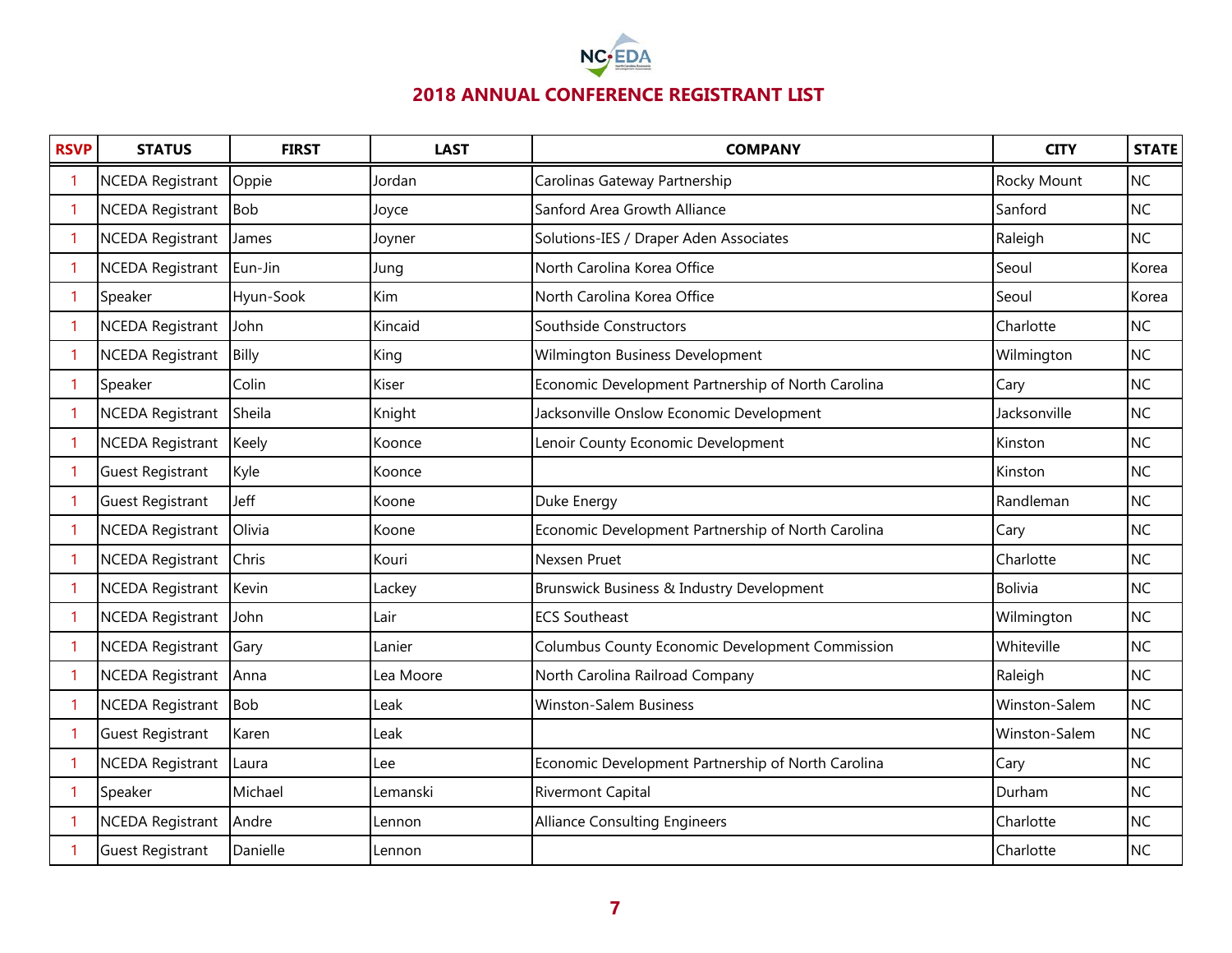

| <b>RSVP</b> | <b>STATUS</b>           | <b>FIRST</b>     | <b>LAST</b> | <b>COMPANY</b>                                                 | <b>CITY</b>   | <b>STATE</b> |
|-------------|-------------------------|------------------|-------------|----------------------------------------------------------------|---------------|--------------|
|             | <b>NCEDA Registrant</b> | Mary             | Lilley      | Greenfield                                                     | Williamston   | <b>NC</b>    |
| -1          | <b>NCEDA Registrant</b> | Bryan            | Linton      | <b>Burton Engineering Associates</b>                           | Charlotte     | <b>NC</b>    |
| -1          | <b>NCEDA Registrant</b> | Maureen          | Little      | NC Community College System                                    | Raleigh       | <b>NC</b>    |
| -1          | <b>NCEDA Registrant</b> | Grant            | Livengood   | McKim & Creed                                                  | Raleigh       | <b>NC</b>    |
| -1          | <b>NCEDA Registrant</b> | Larry            | Lombardi    | Currituck County Economic Development                          | Currituck     | <b>NC</b>    |
| -1          | <b>NCEDA Registrant</b> | Seth             | London      | LeChase Construction                                           | Durham        | <b>NC</b>    |
| -1          | <b>NCEDA Registrant</b> | John             | Loyack      | Economic Development Partnership of North Carolina             | Cary          | <b>NC</b>    |
|             | <b>NCEDA Registrant</b> | Melanie          | Lynch       | <b>Business North Carolina</b>                                 | Charlotte     | <b>NC</b>    |
| -1          | <b>NCEDA Registrant</b> | John             | Mancuso     | <b>SKA Consulting Engineers</b>                                | Greensboro    | <b>NC</b>    |
|             | <b>Guest Registrant</b> | Mary             | Mancuso     |                                                                | Greensboro    | <b>NC</b>    |
|             | <b>NCEDA Registrant</b> | John             | Marek       | Anson Economic Development Partnership                         | Wadesboro     | <b>NC</b>    |
|             | <b>NCEDA Registrant</b> | Chad             | Martin      | <b>Holder Construction Company</b>                             | Charlotte     | <b>NC</b>    |
|             | <b>NCEDA Registrant</b> | Jessica          | Martin-Lane | <b>WR-Martin</b>                                               | Asheville     | <b>NC</b>    |
|             | <b>NCEDA Registrant</b> | Ryder            | Mathias     | Cohn Reznick                                                   | Charlotte     | <b>NC</b>    |
|             | <b>NCEDA Registrant</b> | Congressman Mike | McIntyre    | Poyner Spruill                                                 | Raleigh       | <b>NC</b>    |
|             | <b>NCEDA Registrant</b> | Tiffany          | McNeill     | City of Raleigh, Office of Economic Development and Innovation | Raleigh       | <b>NC</b>    |
|             | <b>NCEDA Registrant</b> | Sue              | Meier       | Wilmington Chamber of Commerce                                 | Wilmington    | <b>NC</b>    |
|             | <b>NCEDA Registrant</b> | Joe              | Melvin      | North Carolina's Southeast                                     | Elizabethtown | NC           |
|             | Staff                   | Jane             | Meyer       | <b>NCEDA</b>                                                   | Raleigh       | NC           |
|             | <b>Guest Registrant</b> | Mary             | Millar      |                                                                | Hickory       | <b>NC</b>    |
| -1          | <b>NCEDA Registrant</b> | Scott            | Millar      | Catawba County Economic Development Corporation                | Hickory       | <b>NC</b>    |
|             | <b>NCEDA Registrant</b> | Catherine        | Miller      | Economic Development Partnership of North Carolina             | Cary          | <b>NC</b>    |
|             | <b>NCEDA Registrant</b> | Eddie            | Miller      | <b>NC Electric Cooperatives</b>                                | Raleigh       | <b>NC</b>    |
|             | NCEDA Registrant Emily  |                  | Miller      | McAdams & Associates                                           | Garner        | <b>NC</b>    |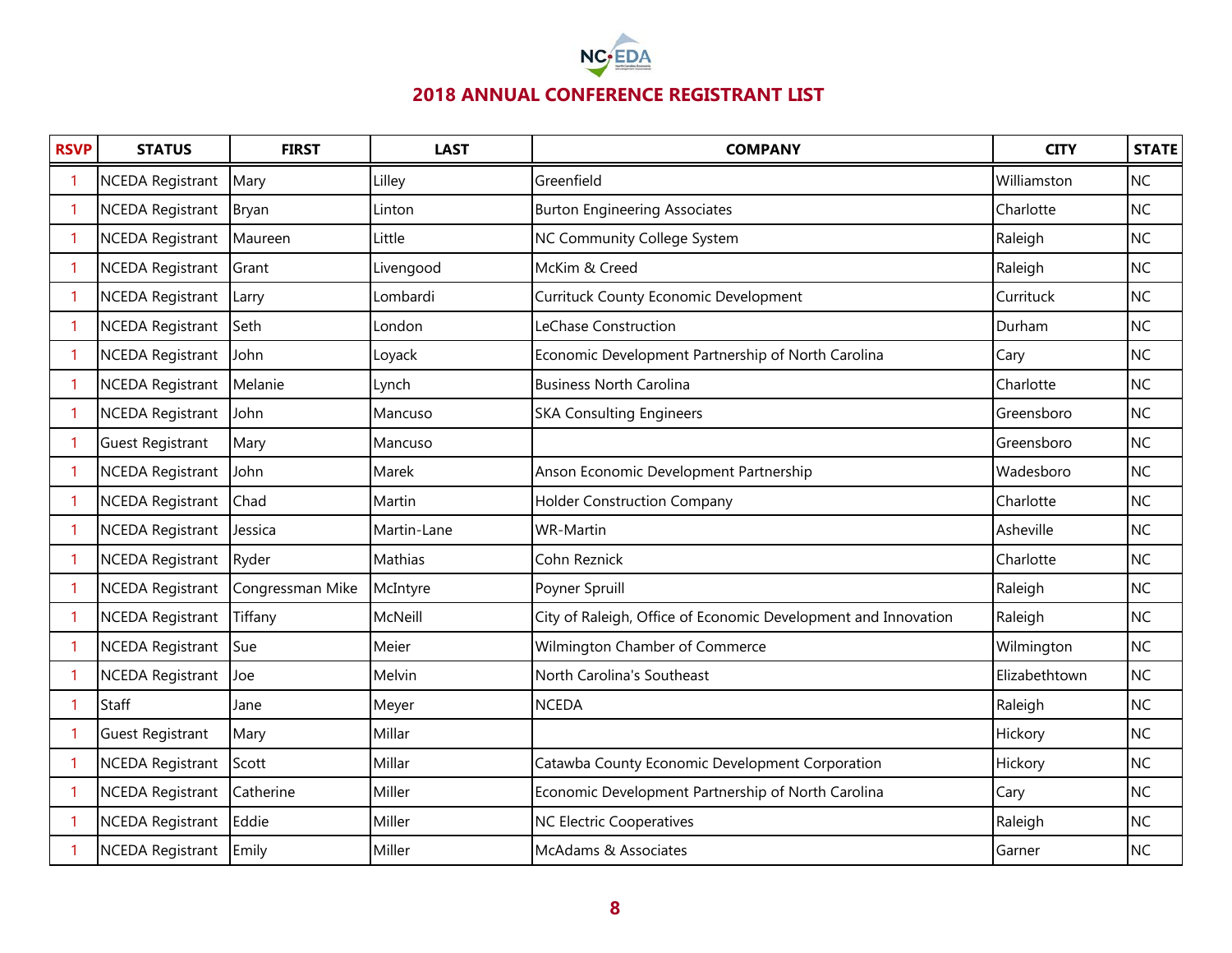

| <b>RSVP</b> | <b>STATUS</b>           | <b>FIRST</b> | <b>LAST</b>         | <b>COMPANY</b>                                                 | <b>CITY</b>  | <b>STATE</b> |
|-------------|-------------------------|--------------|---------------------|----------------------------------------------------------------|--------------|--------------|
|             | <b>NCEDA Registrant</b> | Jon          | Miller              | A M King                                                       | Charlotte    | <b>NC</b>    |
| -1          | <b>NCEDA Registrant</b> | Roger        | Miller              | McAdams & Associates                                           | Garner       | <b>NC</b>    |
| -1          | Speaker                 | Will         | Miller              | NC Department of Commerce                                      | Raleigh      | <b>NC</b>    |
| 1           | <b>NCEDA Registrant</b> | Derrick      | Minor               | City of Raleigh, Office of Economic Development and Innovation | Raleigh      | <b>NC</b>    |
| -1          | <b>NCEDA Registrant</b> | Patricia     | Mitchell            | Appalachian State University                                   | Boone        | <b>NC</b>    |
| -1          | <b>Guest Registrant</b> | Don          | Mizelle             |                                                                | Wilmington   | <b>NC</b>    |
| -1          | <b>NCEDA Registrant</b> | Jenny        | Mizelle             | WithersRavenel                                                 | Wilmington   | <b>NC</b>    |
| -1          | <b>NCEDA Registrant</b> | Hannah       | Morecraft           | NC Department of Commerce                                      | Raleigh      | <b>NC</b>    |
| -1          | <b>NCEDA Registrant</b> | James        | Morgan              | <b>Towne Insurance</b>                                         | Raleigh      | <b>NC</b>    |
| -1          | <b>NCEDA Registrant</b> | Crystal      | Morphis             | <b>Creative Economic Development Consulting</b>                | Elkin        | <b>NC</b>    |
| -1          | Child Registrant        | Madeline     | Morphis             |                                                                | Elkin        | <b>NC</b>    |
|             | <b>NCEDA Registrant</b> | Ted          | Morris              | East Carolina University                                       | Greenville   | <b>NC</b>    |
|             | <b>NCEDA Registrant</b> | Rebecca      | Moudry              | Research on Investment                                         | Washington   | <b>DC</b>    |
|             | <b>NCEDA Registrant</b> | Michelle     | Muir                | NC Department of Commerce                                      | Cary         | <b>NC</b>    |
|             | <b>NCEDA Registrant</b> | Will         | Munn                | <b>NC Justice Center</b>                                       | Raleigh      | <b>NC</b>    |
|             | <b>NCEDA Registrant</b> | Lee Anne     | Nance               | Stewart                                                        | Raleigh      | <b>NC</b>    |
|             | <b>NCEDA Registrant</b> | Ryan         | Nance               | Economic Development Partnership of North Carolina             | Cary         | <b>NC</b>    |
|             | <b>NCEDA Registrant</b> | John         | Nelms               | Duke Energy                                                    | Raleigh      | <b>NC</b>    |
|             | <b>NCEDA Registrant</b> | Frank        | Newman              | <b>Alliance Consulting Engineers</b>                           | Charleston   | SC           |
|             | <b>NCEDA Registrant</b> | Kris         | Noble               | Hyde County                                                    | Swan Quarter | <b>NC</b>    |
|             | <b>NCEDA Registrant</b> | Steve        | Nye                 | Gaston County Economic Development Commission                  | Gastonia     | <b>NC</b>    |
|             | <b>NCEDA Registrant</b> | Melanie      | O'Connell Underwood | Economic Development Partnership of North Carolina             | Mooresville  | <b>NC</b>    |
|             | <b>NCEDA Registrant</b> | Aaron        | Ouellette           | Port of Virginia                                               | Norfolk      | VA           |
|             | <b>NCEDA Registrant</b> | Marian       | Padgett             | HomeServices Relocation                                        | Charlotte    | <b>NC</b>    |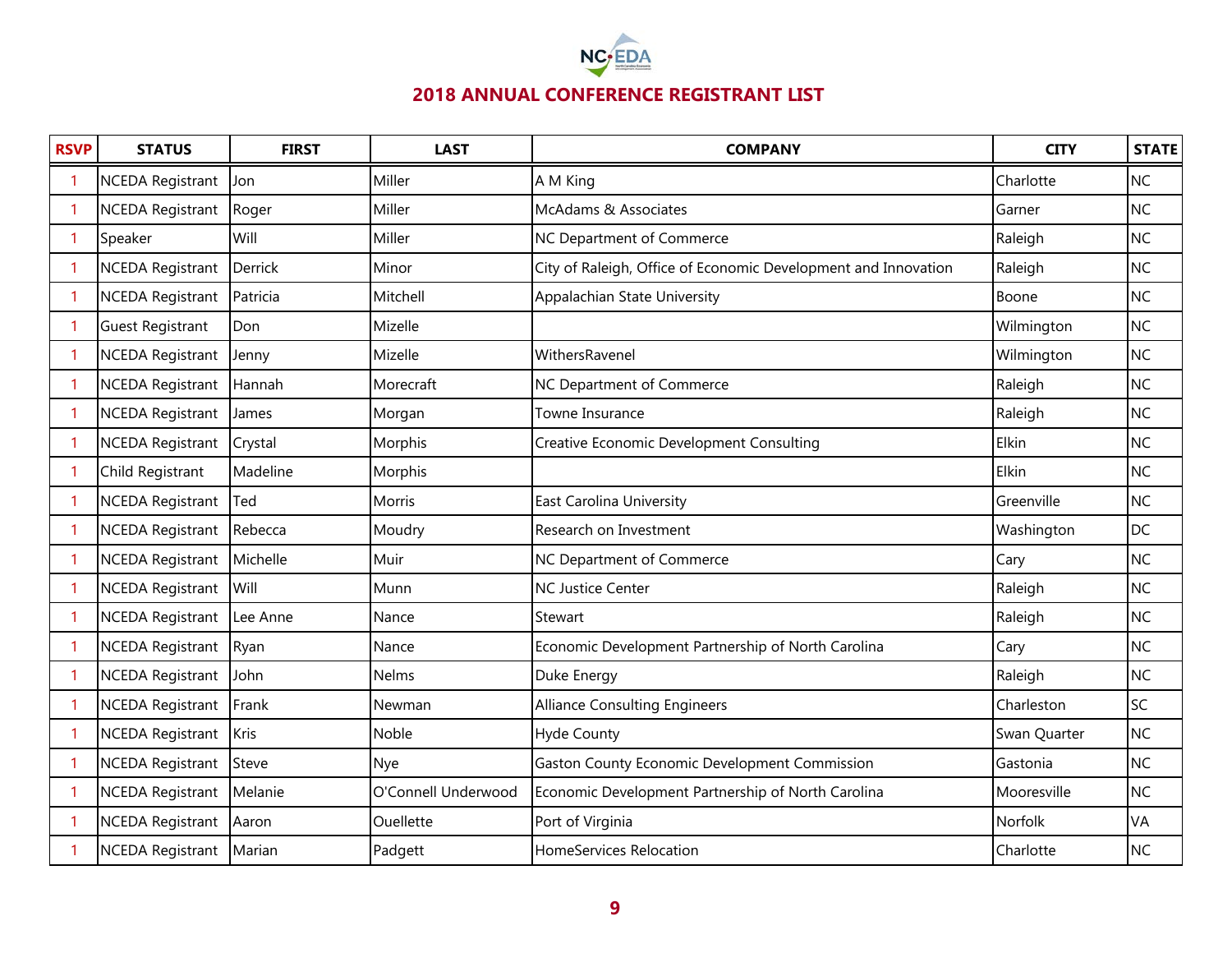

| <b>RSVP</b> | <b>STATUS</b>           | <b>FIRST</b> | <b>LAST</b>  | <b>COMPANY</b>                                  | <b>CITY</b>          | <b>STATE</b> |
|-------------|-------------------------|--------------|--------------|-------------------------------------------------|----------------------|--------------|
| -1          | <b>NCEDA Registrant</b> | Steve        | Parascandola | Smith Anderson                                  | Raleigh              | <b>NC</b>    |
| -1          | <b>NCEDA Registrant</b> | Steven       | Pearce       | Charlotte Regional Partnership                  | Charlotte            | <b>NC</b>    |
| -1          | <b>Guest Registrant</b> | Barbara      | Pearson      |                                                 | <b>Holly Springs</b> | <b>NC</b>    |
| 1           | <b>NCEDA Registrant</b> | Ernie        | Pearson      | Nexsen Pruet                                    | Raleigh              | <b>NC</b>    |
| -1          | <b>NCEDA Registrant</b> | <b>Rick</b>  | Peele        | <b>LS3P Associates</b>                          | Raleigh              | <b>NC</b>    |
| 1           | <b>NCEDA Registrant</b> | Raul         | Peralta      | <b>ECS Southeast</b>                            | Greensboro           | <b>NC</b>    |
| -1          | <b>NCEDA Registrant</b> | David        | Perez        | Terracon Consultants                            | Raleigh              | <b>NC</b>    |
| -1          | <b>NCEDA Registrant</b> | Donna        | Phillips     | Duke Energy                                     | Winterville          | <b>NC</b>    |
| -1          | <b>NCEDA Registrant</b> | Matthew      | Pierce       | <b>Garner Economics</b>                         | Kings Mountain       | <b>NC</b>    |
| -1          | <b>NCEDA Registrant</b> | Chris        | Platé        | Monroe-Union County Economic Development        | Monroe               | <b>NC</b>    |
| -1          | <b>NCEDA Registrant</b> | Mark         | Pope         | Lenoir County Economic Development              | Kinston              | <b>NC</b>    |
|             | <b>NCEDA Registrant</b> | Neal         | Porter       | Landmark Builders                               | Charlotte            | <b>NC</b>    |
|             | <b>NCEDA Registrant</b> | Marvin       | Price        | Charlotte Regional Partnership                  | Charlotte            | <b>NC</b>    |
|             | <b>NCEDA Registrant</b> | Julie        | Pruett       | Catawba County Economic Development Corporation | Hickory              | <b>NC</b>    |
|             | Speaker                 | Chris        | Reedy        | <b>NC BioNetwork</b>                            | Asheville            | <b>NC</b>    |
|             | <b>NCEDA Registrant</b> | Carl         | Rees         | ElectriCities of NC                             | Raleigh              | <b>NC</b>    |
|             | <b>Guest Registrant</b> | Melissa      | Rees         |                                                 | Wilson               | <b>NC</b>    |
|             | <b>NCEDA Registrant</b> | Ryan         | Regan        | North Carolina's Southeast                      | Elizabethtown        | <b>NC</b>    |
|             | <b>NCEDA Registrant</b> | Anna         | Reusche      | <b>Timmons Group</b>                            | Raleigh              | <b>NC</b>    |
|             | <b>NCEDA Registrant</b> | Bill         | Roberts      | Duke Energy                                     | Hickory              | <b>NC</b>    |
|             | <b>NCEDA Registrant</b> | Kathryn      | Roberts      | The BlueWater Group                             | Raleigh              | <b>NC</b>    |
|             | <b>Guest Registrant</b> | Mildred      | Roberts      |                                                 | Hickory              | <b>NC</b>    |
|             | <b>NCEDA Registrant</b> | Russ         | Rogerson     | Iredell County Economic Development             | Statesville          | <b>NC</b>    |
|             | <b>NCEDA Registrant</b> | Vann         | Rogerson     | <b>NCEast Alliance</b>                          | Greenville           | <b>NC</b>    |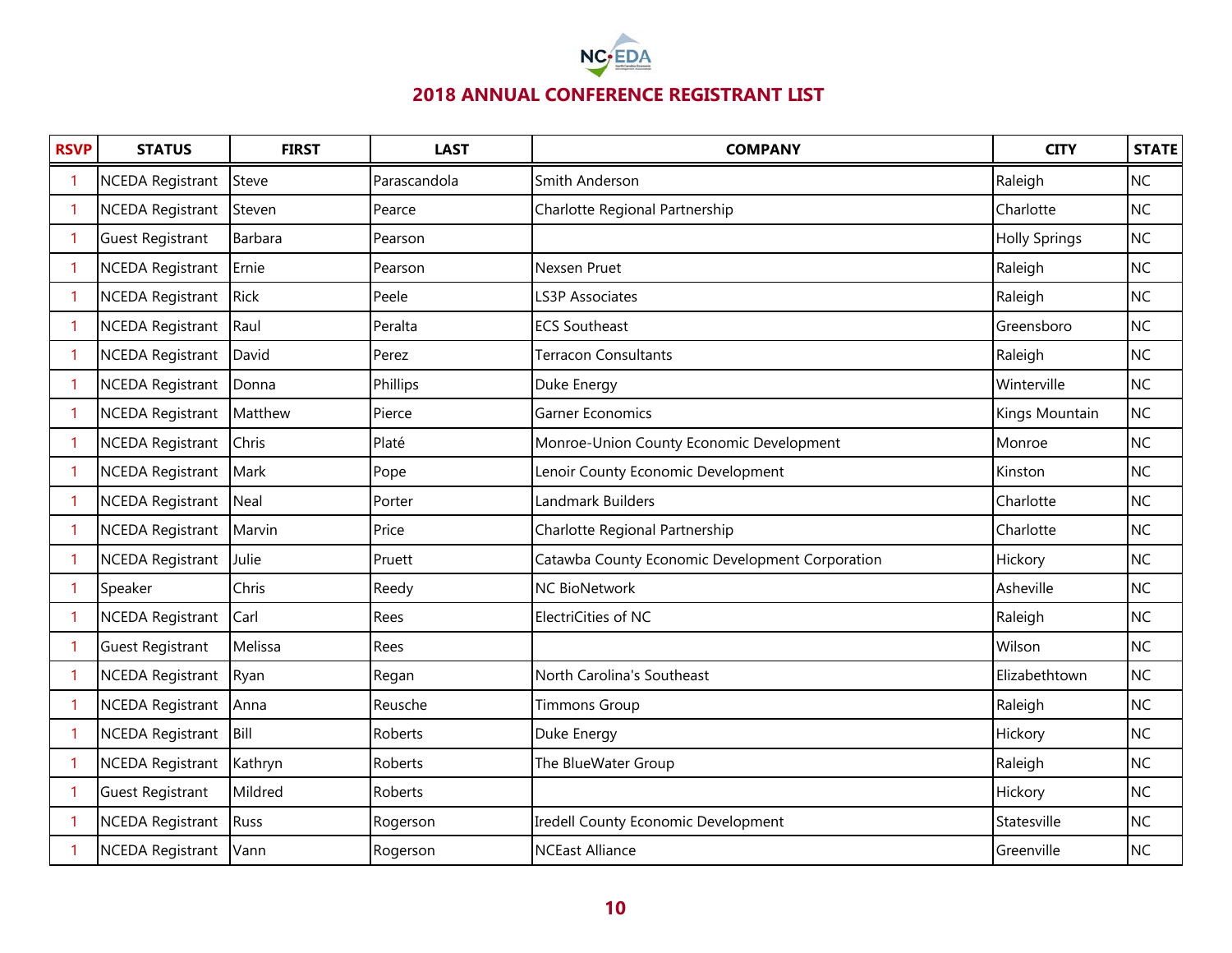

| <b>RSVP</b> | <b>STATUS</b>           | <b>FIRST</b> | <b>LAST</b> | <b>COMPANY</b>                                     | <b>CITY</b>          | <b>STATE</b> |
|-------------|-------------------------|--------------|-------------|----------------------------------------------------|----------------------|--------------|
|             | <b>NCEDA Registrant</b> | Aspen        | Romeyn      | Triangle J Council of Governments                  | Durham               | <b>NC</b>    |
| 1           | <b>NCEDA Registrant</b> | Julie        | Roper       | PSNC Energy                                        | Raleigh              | <b>NC</b>    |
| -1          | Child Registrant        | Caroline     | Roseman     |                                                    | Greensboro           | <b>NC</b>    |
| 1           | <b>NCEDA Registrant</b> | Deborah      | Ross        | Smith Moore Leatherwood                            | Raleigh              | <b>NC</b>    |
| -1          | <b>NCEDA Registrant</b> | Katherine    | Ross        | Parker Poe                                         | Raleigh              | <b>NC</b>    |
| 1           | <b>NCEDA Registrant</b> | Austin       | Rouse       | Economic Development Partnership of North Carolina | Cary                 | <b>NC</b>    |
| -1          | <b>NCEDA Registrant</b> | Franklin     | Rouse       | North Carolina Railroad Company                    | Raleigh              | <b>NC</b>    |
| 1           | Speaker                 | Laura        | Rowley      | <b>NC Biotechnology Center</b>                     | <b>RTP</b>           | <b>NC</b>    |
| -1          | NCEDA Registrant        | Kaitlin      | Russo       | Town of Clayton                                    | Clayton              | <b>NC</b>    |
| -1          | <b>NCEDA Registrant</b> | Gretchen     | Saussy      | Mid-Atlantic Associates                            | Raleigh              | <b>NC</b>    |
|             | <b>Guest Registrant</b> | Fran         | Saylor      |                                                    | Raleigh              | <b>NC</b>    |
|             | Speaker                 | Scott        | Saylor      | North Carolina Railroad Company                    | Raleigh              | <b>NC</b>    |
|             | <b>NCEDA Registrant</b> | Jeremy       | Schmidt     |                                                    | Jacksonville         | <b>NC</b>    |
|             | <b>NCEDA Registrant</b> | Megan        | Sellers     | Anson Economic Development Partnership             | Wadesboro            | <b>NC</b>    |
|             | <b>NCEDA Registrant</b> | Jason        | Semple      | Martin County Economic Development Corporation     | Williamston          | <b>NC</b>    |
|             | <b>NCEDA Registrant</b> | George       | Sharpe      | Advanced Energy                                    | <b>Holly Springs</b> | <b>NC</b>    |
|             | <b>NCEDA Registrant</b> | Wayne        | Shelley     | Thomas & Hutton                                    | Myrtle Beach         | <b>SC</b>    |
|             | <b>NCEDA Registrant</b> | George       | Sherrill    | NC Department of Commerce                          | Raleigh              | <b>NC</b>    |
|             | Speaker                 | Sumio        | Shibata     | North Carolina Japan Office                        | Tokyo                | Japan        |
|             | <b>NCEDA Registrant</b> | Phillip      | Shumaker    | Economic Development Partnership of North Carolina | Pinehurst            | <b>NC</b>    |
|             | <b>NCEDA Registrant</b> | John Reid    | Sidebotham  | The Nautical Group                                 | Raleigh              | <b>NC</b>    |
|             | <b>NCEDA Registrant</b> | Ben          | Simpson     | Alfred Benesch & Company                           | Wilmington           | <b>NC</b>    |
|             | <b>NCEDA Registrant</b> | Bill         | Sinclair    | D.H. Griffin Construction                          | Greensboro           | <b>NC</b>    |
|             | Child Registrant        | Haley        | Sinclair    |                                                    | Greensboro           | <b>NC</b>    |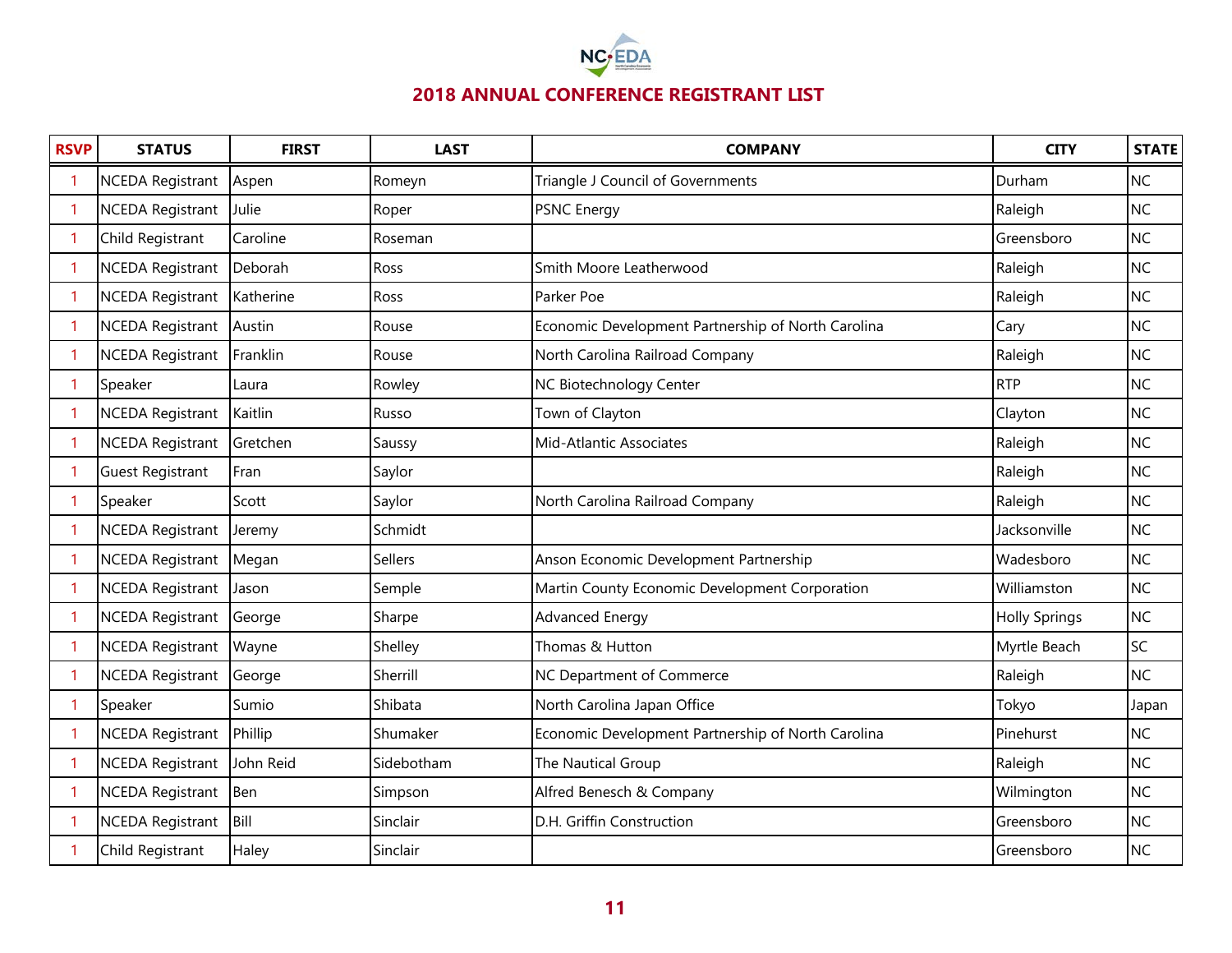

| <b>RSVP</b> | <b>STATUS</b>           | <b>FIRST</b> | <b>LAST</b>      | <b>COMPANY</b>                                     | <b>CITY</b>        | <b>STATE</b> |
|-------------|-------------------------|--------------|------------------|----------------------------------------------------|--------------------|--------------|
|             | <b>Guest Registrant</b> | Jenna        | Sinclair         |                                                    | Greensboro         | <b>NC</b>    |
| -1          | <b>NCEDA Registrant</b> | Bill         | Slagle           | Economic Development Partnership of North Carolina | Spruce Pine        | <b>NC</b>    |
| -1          | <b>NCEDA Registrant</b> | Heath        | Slapikas         | 365 Degree Total Marketing                         | St. Simons Island  | GA           |
| -1          | <b>NCEDA Registrant</b> | Abby         | Smith            | Walbridge                                          | Charlotte          | <b>NC</b>    |
| -1          | <b>Guest Registrant</b> | Beverly      | Smith            |                                                    | Wilmington         | <b>NC</b>    |
| -1          | <b>NCEDA Registrant</b> | Bryan        | Smith            | <b>Dominion Energy</b>                             | Richmond           | VA           |
| -1          | <b>NCEDA Registrant</b> | Jimmy        | Smith            | Four County EMC                                    | Burgaw             | <b>NC</b>    |
| -1          | <b>NCEDA Registrant</b> | Mark         | Smith            | McKim & Creed                                      | Raleigh            | <b>NC</b>    |
| -1          | NCEDA Registrant        | Matt         | Smith            | Wake Tech Foundation                               | Raleigh            | <b>NC</b>    |
|             | <b>NCEDA Registrant</b> | Melissa      | Smith            | Economic Development Partnership of North Carolina | Greensboro         | <b>NC</b>    |
|             | <b>NCEDA Registrant</b> | Richard      | Smith            | <b>McGill Associates</b>                           | Hickory            | <b>NC</b>    |
|             | <b>NCEDA Registrant</b> | Mike         | Solomon          | <b>Timmons Group</b>                               | Greensboro         | <b>NC</b>    |
|             | <b>NCEDA Registrant</b> | Robin        | Spinks           | Greenfield                                         | Wrightsville Beach | <b>NC</b>    |
|             | <b>NCEDA Registrant</b> | Walt         | Sprouse          | Randolph County Economic Development Corporation   | Asheboro           | <b>NC</b>    |
|             | <b>NCEDA Registrant</b> | Joe          | <b>Stallings</b> | Town of Garner                                     | Garner             | <b>NC</b>    |
|             | <b>NCEDA Registrant</b> | Kris         | Stamm            | <b>ECS Southeast</b>                               | Wilmington         | <b>NC</b>    |
|             | <b>NCEDA Registrant</b> | Angie        | Stewart          | Harnett County Economic Development                | Lillington         | <b>NC</b>    |
|             | <b>NCEDA Registrant</b> | Evan         | Stone            | Cary Chamber of Commerce                           | Cary               | <b>NC</b>    |
|             | <b>NCEDA Registrant</b> | <b>Nick</b>  | Studebaker       | Southern Industrial Constructors                   | Wilmington         | <b>NC</b>    |
|             | <b>NCEDA Registrant</b> | Amy          | Sullivan Hicks   | <b>ECS Southeast</b>                               | Charlotte          | <b>NC</b>    |
|             | <b>NCEDA Registrant</b> | Robert       | Sunukjian        | <b>PEG Contracting</b>                             | Durham             | <b>NC</b>    |
|             | <b>NCEDA Registrant</b> | Harry        | Swendsen         | Economic Development Partnership of North Carolina | Cary               | <b>NC</b>    |
|             | <b>NCEDA Registrant</b> | John         | Swope            | Sampson County Economic Development Commission     | Clinton            | <b>NC</b>    |
|             | <b>NCEDA Registrant</b> | Andrew       | Tate             | North Carolina Railroad Company                    | Raleigh            | <b>NC</b>    |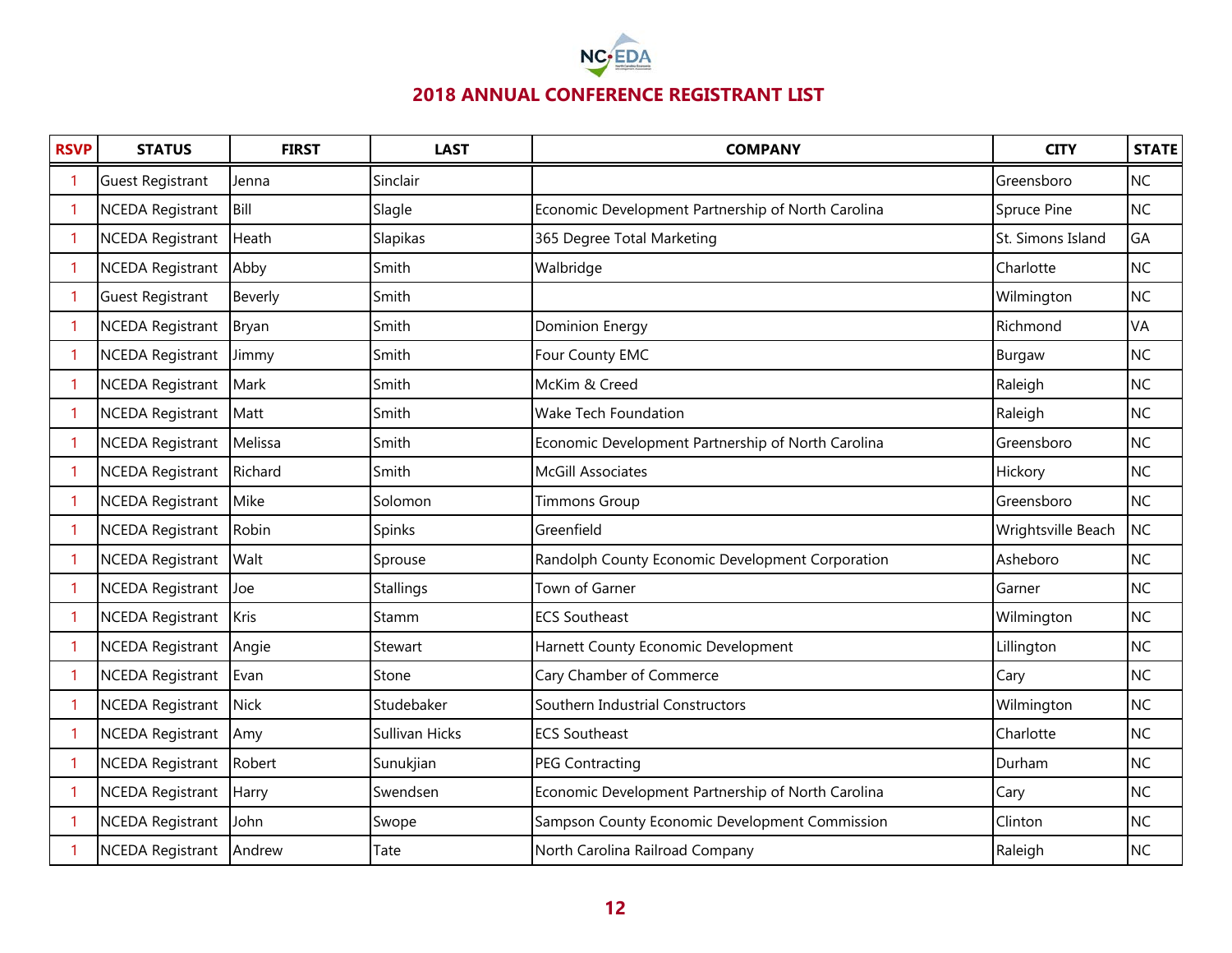

| <b>RSVP</b> | <b>STATUS</b>           | <b>FIRST</b>  | <b>LAST</b> | <b>COMPANY</b>                                               | <b>CITY</b>  | <b>STATE</b> |
|-------------|-------------------------|---------------|-------------|--------------------------------------------------------------|--------------|--------------|
|             | <b>Guest Registrant</b> | <b>Brooke</b> | Tate        |                                                              | Raleigh      | <b>NC</b>    |
| 1           | <b>NCEDA Registrant</b> | Debbie        | Taylor      | Harnett County Economic Development                          | Lillington   | <b>NC</b>    |
| -1          | <b>NCEDA Registrant</b> | Ben           | Teague      | Economic Development Coalition for Asheville-Buncombe County | Asheville    | <b>NC</b>    |
| 1           | Speaker                 | Allen         | Thomas      | North Carolina Global TransPark                              | Kinston      | <b>NC</b>    |
| 1           | <b>NCEDA Registrant</b> | Katherine     | Thomas      | Alfred Williams & Company                                    | Raleigh      | <b>NC</b>    |
| 1           | <b>NCEDA Registrant</b> | <b>Brian</b>  | Thompson    | Alfred Benesch & Company                                     | Charlotte    | <b>NC</b>    |
| -1          | <b>NCEDA Registrant</b> | Joy           | Thrash      | Sanford Area Growth Alliance                                 | Sanford      | <b>NC</b>    |
| 1           | Speaker                 | <b>Norris</b> | Tolson      | Carolinas Gateway Partnership                                | Rocky Mount  | <b>NC</b>    |
| -1          | <b>NCEDA Registrant</b> | Sandra        | Trivett     | Sanford Holshouser Economic Development Consulting           | Raleigh      | <b>NC</b>    |
| -1          | <b>NCEDA Registrant</b> | Todd          | Tucker      | Surry County Economic Development Partnership                | Mount Airy   | <b>NC</b>    |
| -1          | <b>NCEDA Registrant</b> | Robert        | Van Geons   | Fayetteville Cumberland County Economic Development Corp.    | Fayetteville | <b>NC</b>    |
|             | <b>Guest Registrant</b> | Tara          | Van Geons   |                                                              | Fayetteville | <b>NC</b>    |
| -1          | <b>NCEDA Registrant</b> | Jim           | VanDerzee   | <b>STX Railroad Construction Services</b>                    | Glen Allen   | VA           |
|             | <b>NCEDA Registrant</b> | Tad           | vanDusen    | <b>Williams Mullen</b>                                       | Raleigh      | <b>NC</b>    |
|             | <b>NCEDA Registrant</b> | Ana           | Wadsworth   | <b>Burton Engineering Associates</b>                         | Garner       | <b>NC</b>    |
|             | <b>Guest Registrant</b> | Ben           | Wadsworth   |                                                              | Raleigh      | <b>NC</b>    |
|             | Child Registrant        | Gabriel       | Wadsworth   |                                                              | Raleigh      | <b>NC</b>    |
|             | Child Registrant        | Noelle        | Wadsworth   |                                                              | Raleigh      | <b>NC</b>    |
|             | Speaker                 | Mike          | Walden      | <b>NC State University</b>                                   | Raleigh      | <b>NC</b>    |
|             | Speaker                 | Napoleon      | Wallace     | NC Department of Commerce                                    | Raleigh      | <b>NC</b>    |
|             | Speaker                 | Colleen       | Walton      | <b>Brand Acceleration</b>                                    | Indianapolis | IN           |
|             | <b>NCEDA Registrant</b> | Mark          | Ward        | Scotland County Economic Development                         | Laurinburg   | <b>NC</b>    |
|             | <b>NCEDA Registrant</b> | Dan           | Warrick     | SynTerra Corporation                                         | Charlotte    | <b>NC</b>    |
|             | <b>Guest Registrant</b> | Erin          | Warrick     |                                                              | Charlotte    | <b>NC</b>    |